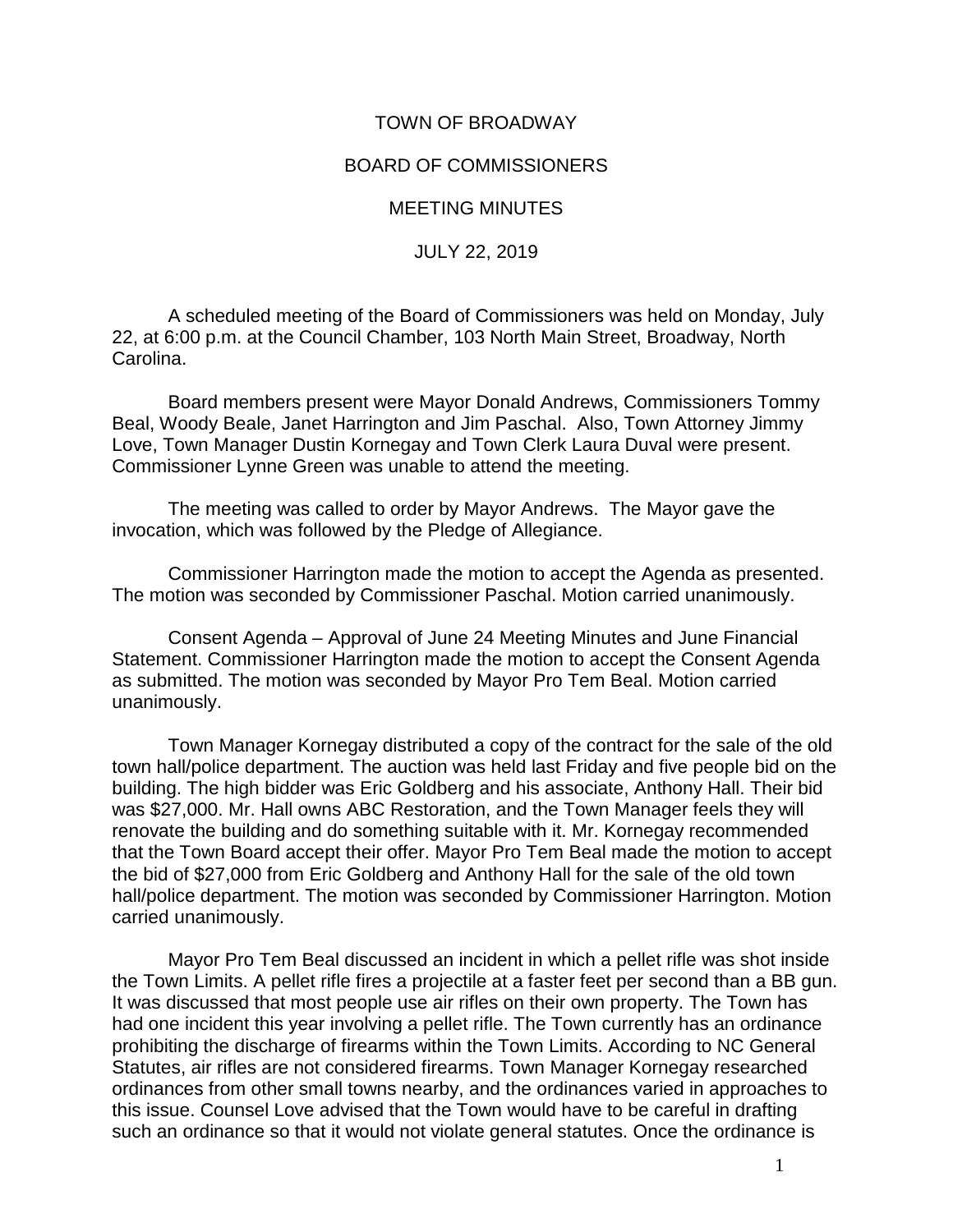written, a Public Hearing must be held then the Town Board would vote to approve the ordinance. The Town Board agreed one complaint is not justification for drafting an ordinance. If additional incidents occur, they will revisit the air rifle ordinance.

Manager's Report – Town Manager Kornegay advised that Waste Industries has merged with Green for Life. The merger does not affect the Town's rates or services. The sanitation trucks may look different, and the garbage carts may reflect Green for Life. These changes will be phased in slowly. The Town's contact people and truck drivers will remain the same.

Mr. Kornegay has ordered a 2019 Ford F-150 pickup to replace the damaged truck. He is waiting to hear from Ford Motor Credit on the lease agreement. Hopefully, he can get the pickup in a week or so.

The new bench has been installed at the Town clock quadrant. Wright Masonry plans to look at the patio brick tomorrow to replace the damaged portion. The clock should be ready in late August. It was suggested that metal posts be installed to protect the Town clock from further vehicle accidents. The Town's insurance paid \$17,000 in claims.

Commissioner Comments – Commissioner Harrington stated she is very happy about the sale of the old town hall/police department.

Commissioner Woody Beale asked if DOT had been notified about the split tree on Watson Lake Drive. DOT was contacted about the tree, a missing speed limit sign on Watson Lake dam and a washed out hole on the shoulder of the dam. They have put dirt in the hole, and the other items are on their list. Commissioner Beale mentioned the trees are being cut down on Broadway Road for the road widening project. Mayor Andrews stated the next phase would be moving the utility lines. The City of Sanford and the Town will have to move water and sewer lines. Three lanes will run from First Bank to Avents Ferry Road then four lanes up to Horner Boulevard. The three lane includes a center turn lane, and the Avents Ferry intersection will be changed to a Tintersection.

Commissioner Paschal stated the Mayor did a good job on the newsletter, and he has received many good comments about it. He inquired about the loads of tires at an East Harrington residence. Town Manager Kornegay will continue to work on this challenge.

Mayor Pro Tem Beal requested a report from the Town Manager on the revenue and expenses incurred at the Seminole Circle K and storage facility that was annexed into Town years ago. The last time de-annexation was discussed, the Town would have lost \$3,000 - \$4,000 in revenue. Mr. Beal and Mr. Paschal are concerned that our police officers have too many calls there that might interfere with emergency calls here in Town. Mr. Kornegay will give a report of his findings at the August meeting.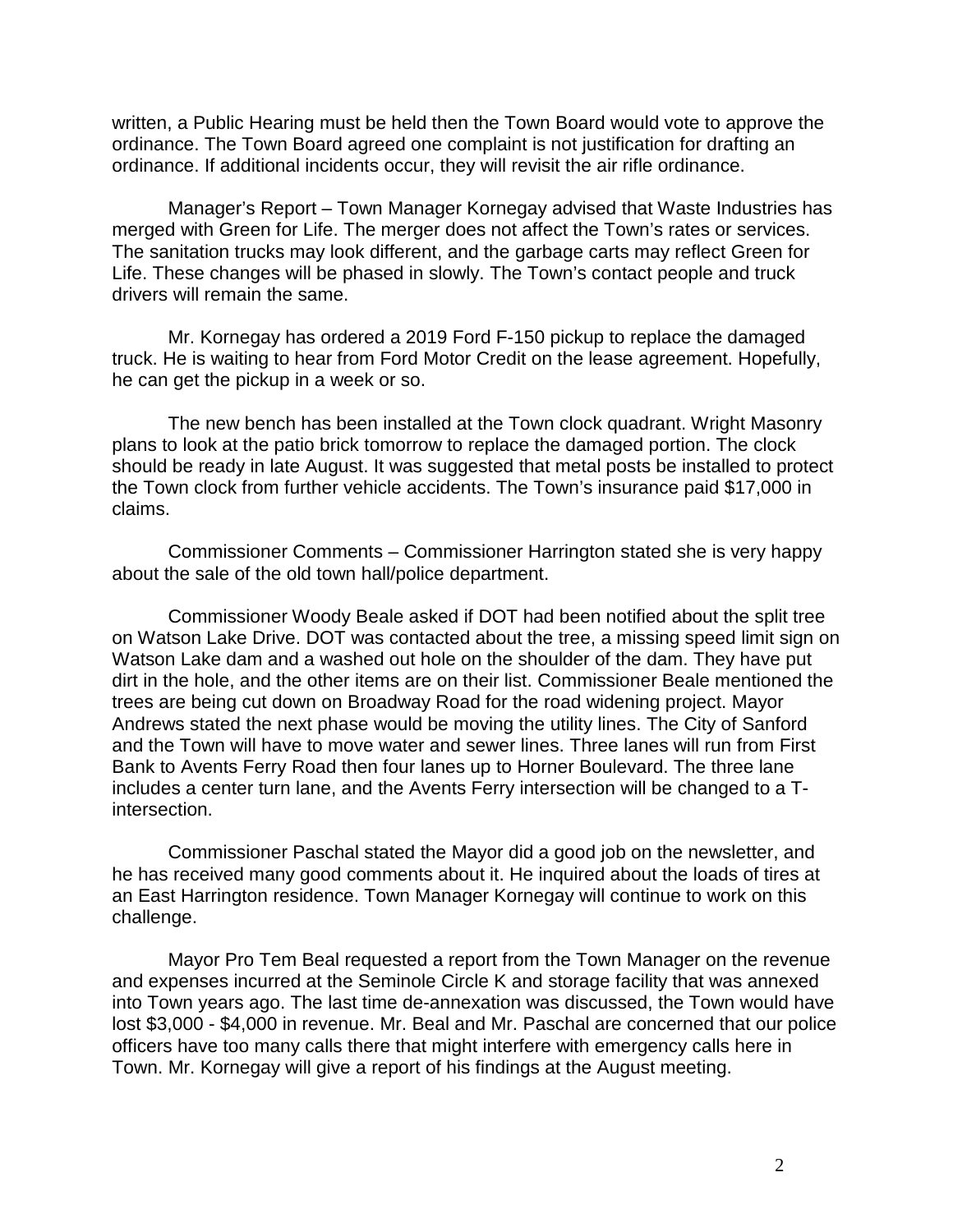Mayor Pro Tem Beal stated the Mayor did a good job on the newsletter. It contained a lot of good information for our citizens. Hopefully, many of them will sign up for One Call Now.

Mayor Comments – Mayor Andrews advised that Town Counsel reviewed minimum housing standards. He distributed those standards for review, which the state governs. The need for a minimum housing standards ordinance will be discussed at the August Board Meeting.

The Watson Lake dam rehab is still in progress. The lake level will be lowered in the fall so that the riser can be inspected.

The Town is waiting to hear from DOT on cost sharing for the sidewalks that will be installed from First Bank and Dollar General to Gilbert Lett Drive. Withers-Ravenel will present their costs on the South Main sidewalk project before beginning the design process. They must also be approved by DOT. The Town will know beforehand if the project will exceed the projected cost of \$103,000. Powell Funds can be used for the South Main sidewalk project. This sidewalk will be installed from Mansfield Drive to Hollywood Pizza on South Main Street.

When DOT begins the actual road widening, requests have been made for installation of pedestrian crosswalks at Milton Avenue and Johnson Street. Commissioner Paschal inquired about moving the crosswalk in the downtown area. The Town would be required to pay for moving it. Crosswalks must be ADA compliant. The sidewalks and curbs would have to be cut, a sloped ramp would have to be put in along with raised bump matting. Mayor Andrews will inquire with DOT about the cost.

Lee County installed new playground equipment at Lett Family Park. The park really looks good now, and Mayor Andrews thanked the County Commissioners for voting to install the playground there.

The Mayor mentioned that the Town newsletter hit mailboxes today and hopes the information will be worthwhile to our citizens.

Mayor Andrews was visited by a citizen requesting that bathrooms be made available at Watson Lake. She also suggested the Town rent the building there. The former council chamber would have to be brought up to code and made ADA compliant. The Town would have to find another storage facility for records. There is no money available to renovate the building.

The \$27,000 from the sale of the old town hall will be put in General Fund and will most likely be used towards the Watson Lake dam rehab. The Mayor advised that crush and run has been put down on the wet area along the walking trail.

Mayor Andrews advised that Commissioner Woody Beale has elected not to seek re-election in the fall, and the Mayor respects his decision. The Mayor also expressed his appreciation to Commissioner Beale for his many years of service to the